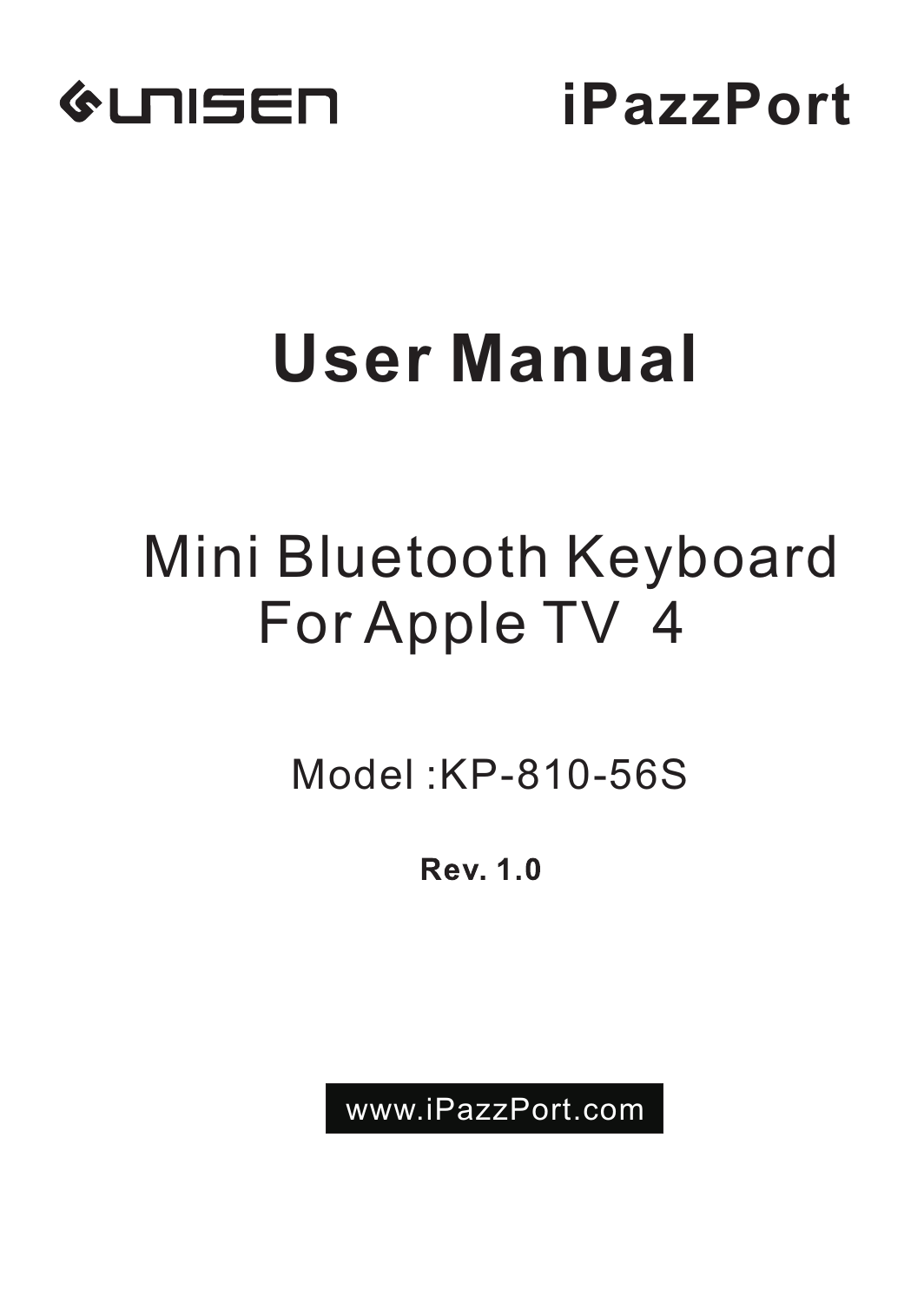## **1 Basic info**

## **Introduction:**

 The bluetooth keyboard is small and portable. it is specially used for Apple TV 4 to enhance Apple TV box's operation. Just to put your Apple TV4 remote into the keyboard and connect it by bluetooth then you can operate QWERTY keyboard on the Apple TV4 remote - convenient and practical.

## **Please Note :We Do Not Provide Apple TV Remote**

#### **Package contents:**

| > Bluetooth Keyboard              |  |
|-----------------------------------|--|
| ≽ User manual                     |  |
| USB cable for recharging the unit |  |

## **Feature:**

- Designed for Apple TV 4 specifically
- Work with AppleTV 4 by bluetooth connection
- Portable and handheld size
- Full QWERTY keyboard

## **Specifications:**

- $\geq$  Bluetooth 4.0
- Max distance:30ft
- Power Supply:Rechargeable Li-ion battery
- Size: 155X45X15mm
- Weight: 62g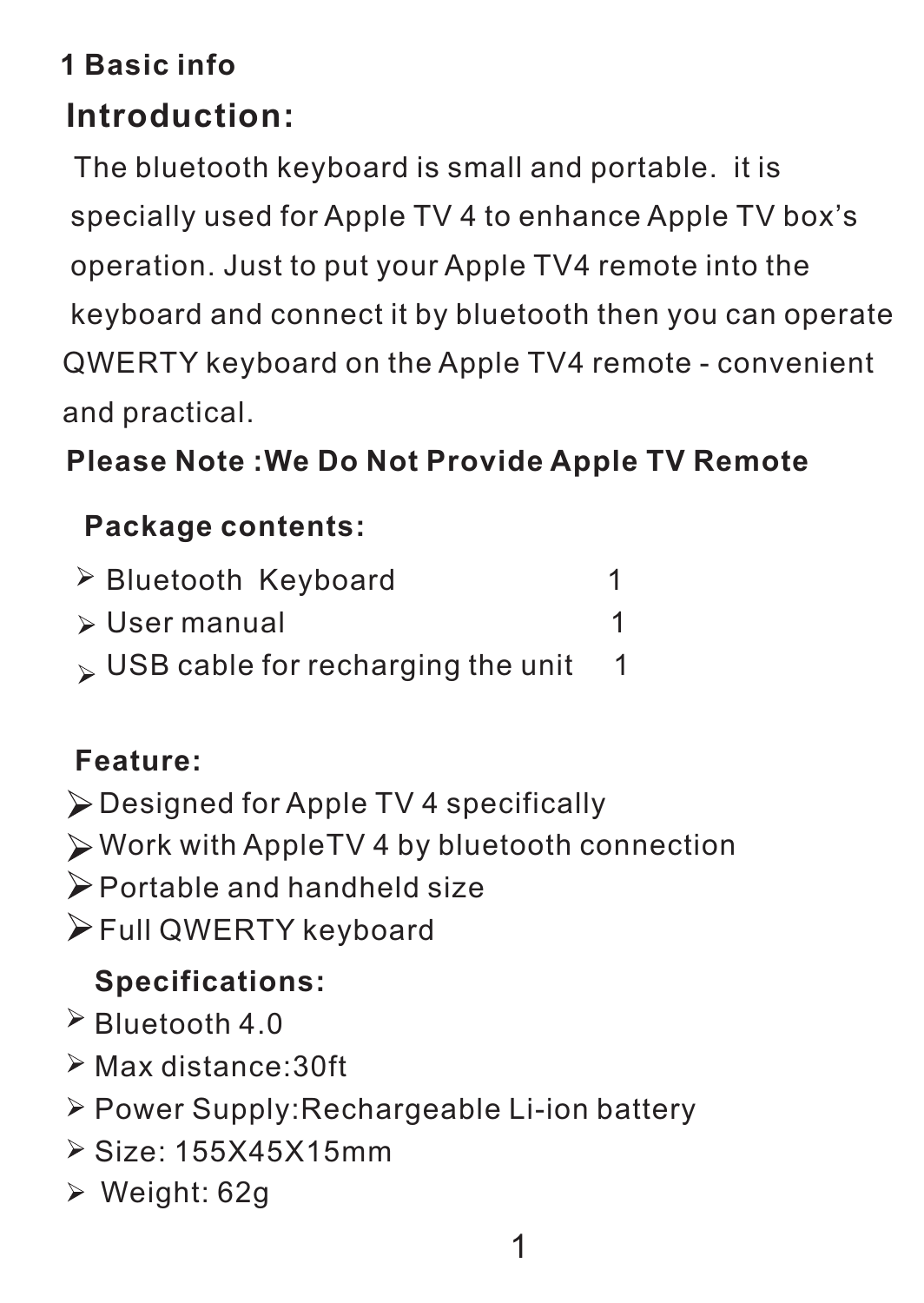#### **2 How to use**

#### **Start UP**

 Turn keyboard on by switching power button to on Blue LED light up then go out.



#### **Recharge your keyboard**

When LED flash without any operation that means your keyboard is in low voltage and need recharge, connect your keyboard to your PC(Micro end of USB cable to keyboard and other end to PC) , you will see red LED light up with steady on ,when keyboard is fully charged, LED will go out .



a. Micro USB port for charging bluetooth keyboard b.Micro USB port for charging AppleTv4 remote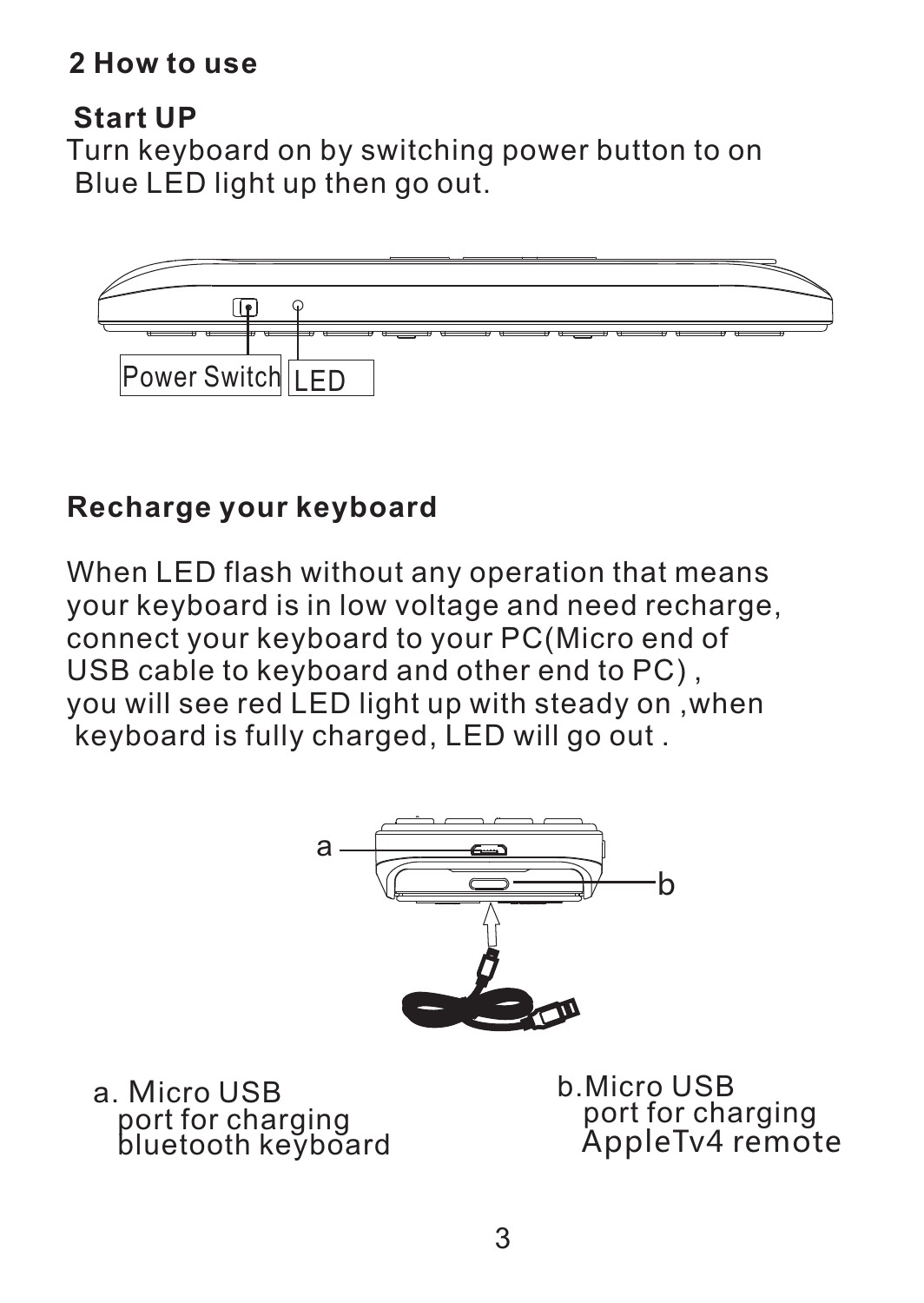**Put your Apple TV 4 remote into the keyboard as shown below :** 



#### **4 Connect the keyboard to your Apple TV 4**

- 1.Connect your Apple TV 4 to TV then turn on TV.
- 2.Turn the keyboard on, long press Fn and BT till led flash, that means keyboard is under searching .mode and can be found by other bluetooth devices
- 3.Please use original remote of Apple TV BOX, and follow below steps to build connection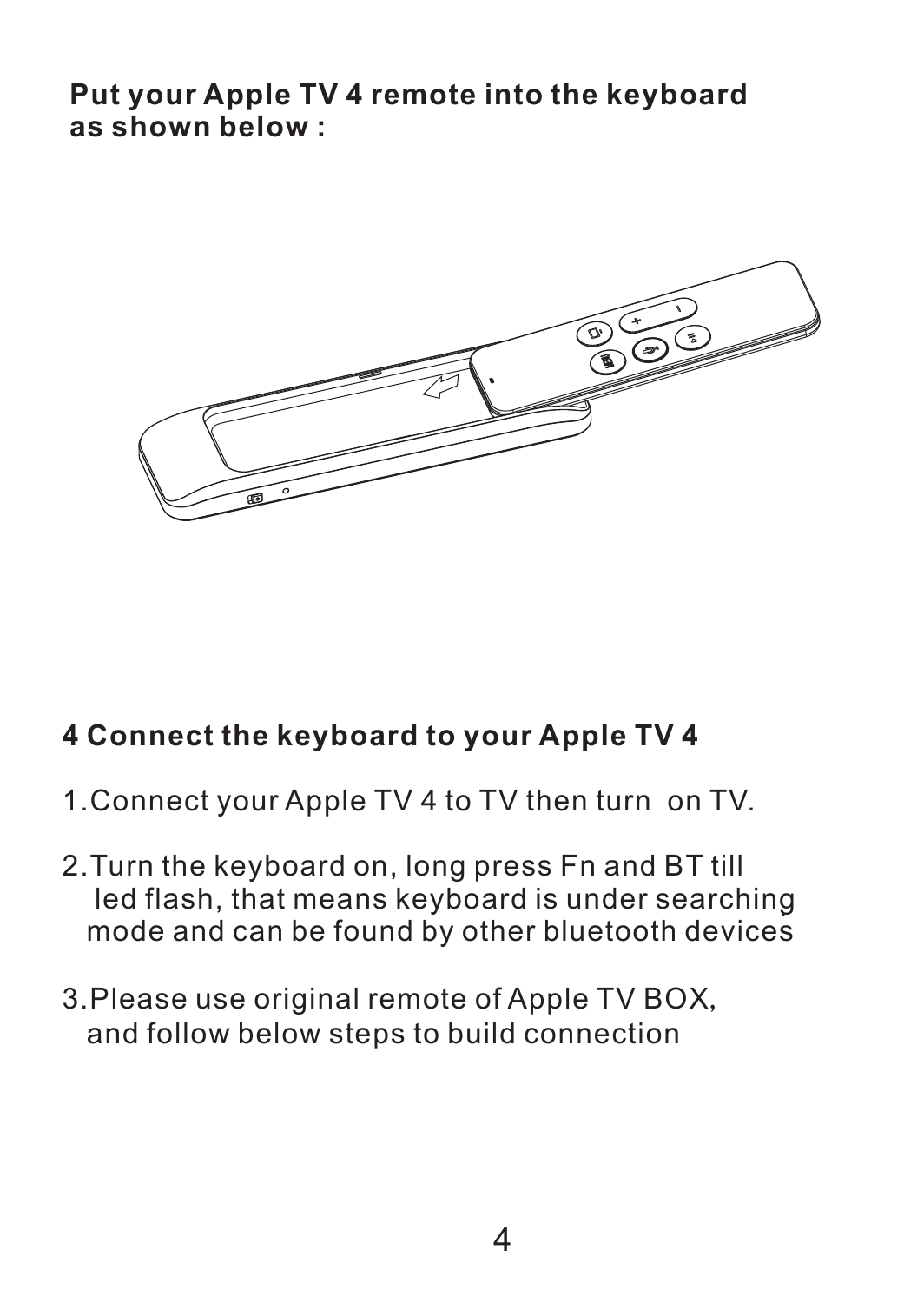



3.1 Click "Setting" 3.2Click "Remotes and Devices"





- 3.3 Click "Bluetooth"
- 3.4 Click "iPazzPort Bluetooth"



3.5 Click "Connect Device" 3.6 Connected

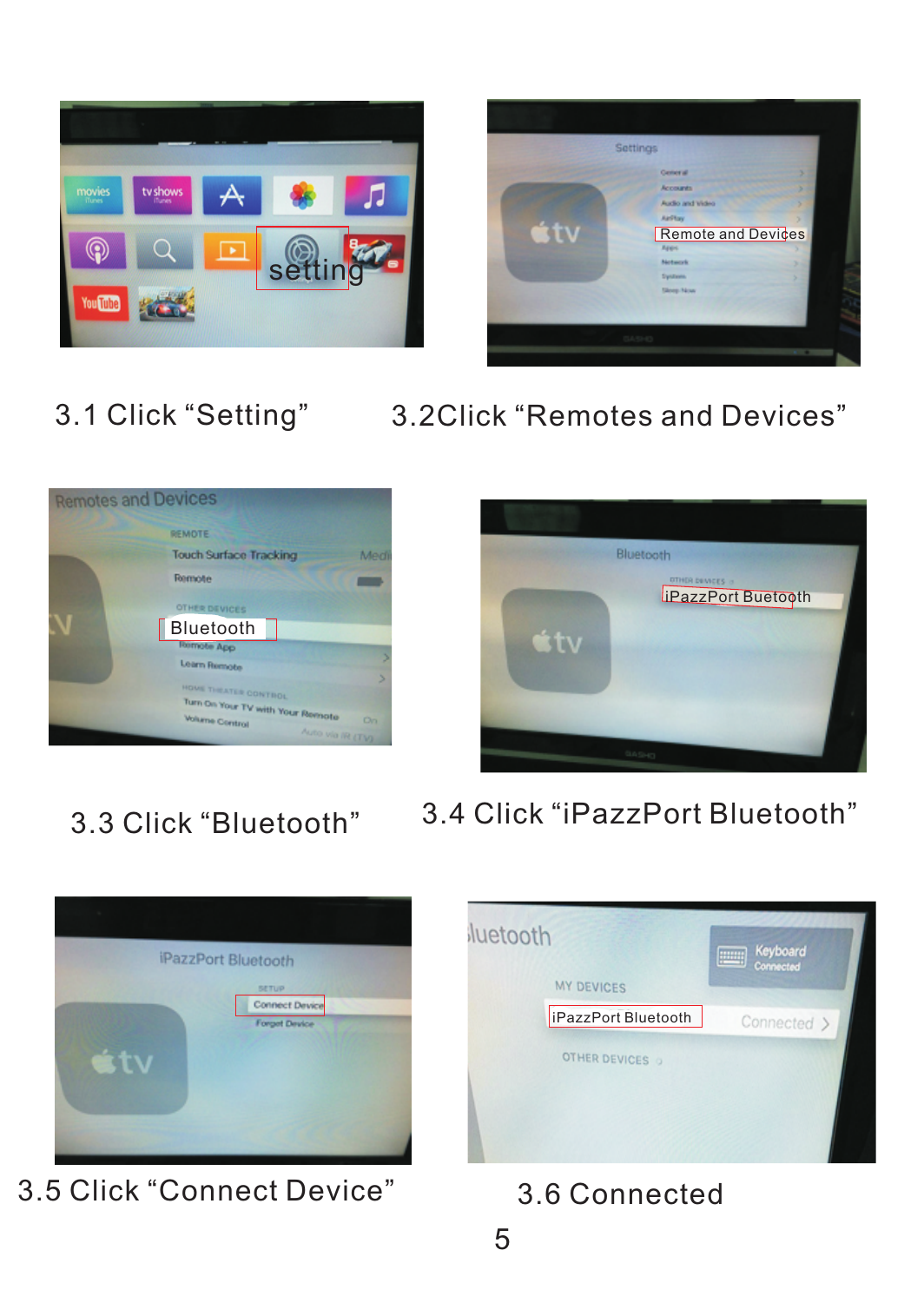## **5 Function description of keyboard**



|              | <b>Function</b>                      | Operation                                                       |
|--------------|--------------------------------------|-----------------------------------------------------------------|
| Key<br>shift | $?$ ""<br>$\langle \rangle$<br>input | For Example, to input "?" have to<br>press Shift + "?"          |
| Key Fn       | Upper blue<br>character input        | For example, to input number key<br>"7" have to press Fn+"7"    |
| Key BT       | Press to build<br>connection         | Press Fn+BT                                                     |
|              | Cursor up, down<br>left, right       | Press the four keys to move<br>cursor up, down, left, and right |
|              | <b>Back Space</b>                    | Tap to operate like Back Space on<br>the normal keyboard        |

### 6 **FAQ**

- 1.Lost connection or no response from TV or others: Please refer to page 4 and 5 to reconnect or to Manual of KP-810-56 for other issues.
- 2. Other query, please contact at support@ipazzport.com All questions would be answered within 24 hours. One Year Warranty from iPazzPort